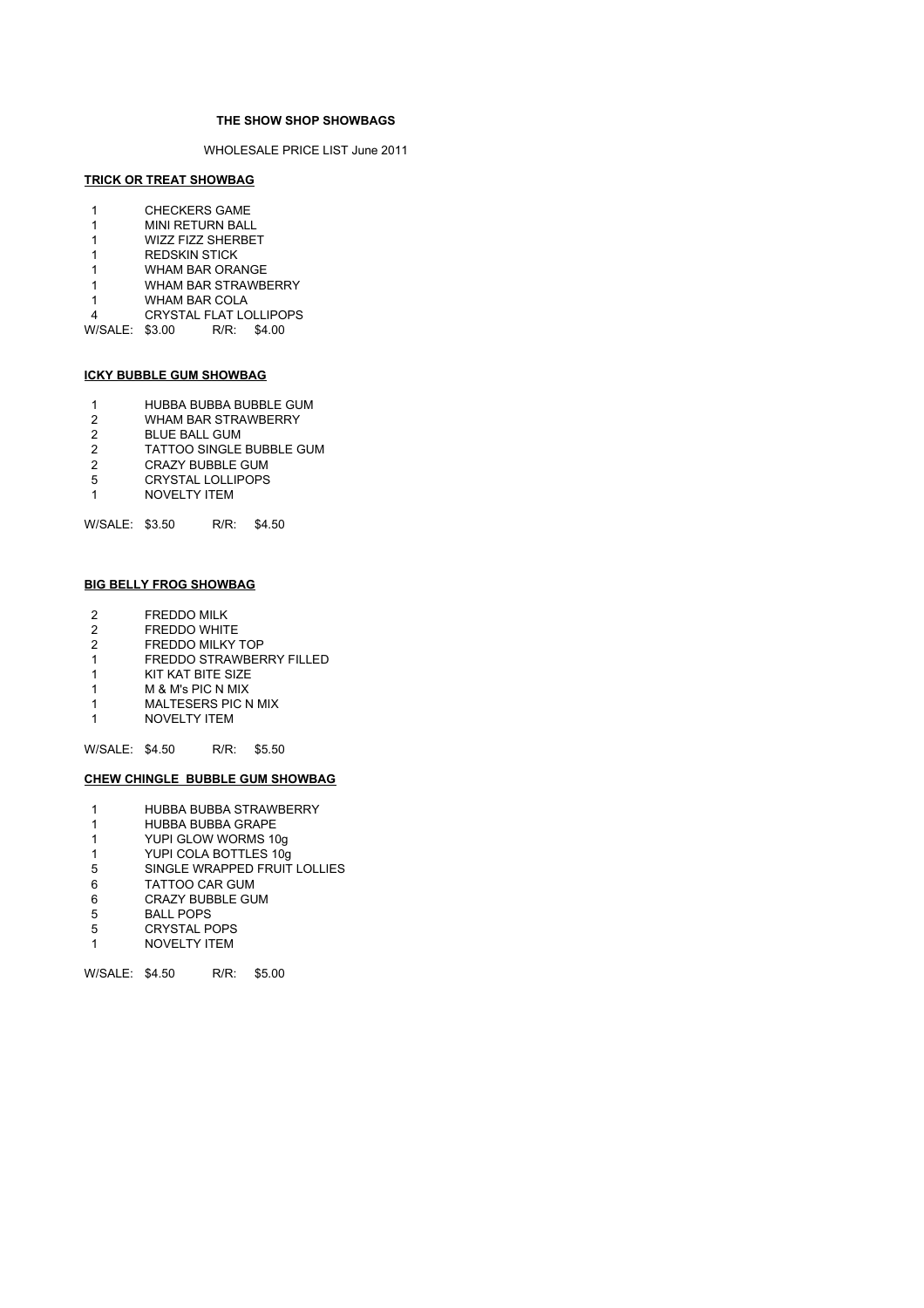### **SNAKES & JELLIES**

- 2 STARBURST 2-HEADED ANACONDA 50g<br>1 YUPI GLO WORMS 10g
- YUPI GLO WORMS 10g
- 1 YUPI COLA BOTTLES 10g
- 2 GUMMY PIZZA
- 1 SPOOKY BITES JELLY
- 3 ASST FRUITBALL LOLLIPOPS<br>3 CRYSTAL LOLLIPOPS CRYSTAL LOLLIPOPS
- 1 NOVELTY ITEM

W/SALE: \$4.50 R/R: \$5.00

# **SWEET & SOUR SHOWBAG**

- 4 ZAPPO DROP LOLLIES
- 4 SOUR WAR HEADS SINGLE WRAPPED<br>4 TNT SOUR LOLLIES
- 4 TNT SOUR LOLLIES<br>3 CRYSTAL LOLLIPOP
- CRYSTAL LOLLIPOPS
- 2 WIZZ FIZZ SHERBET<br>1 WHAM BAR SOUR ST WHAM BAR SOUR STRAWBERRY
- 1 WHAM BAR SOUR COLA
- 1 WHAM BAR SOUR ORANGE
- 1 YUPI SOUR COLA PARTY 10G
- 1 YUPI SOUR GLO WORMS 10G
- 1 NOVELTY ITEM

# W/SALE: \$4.50 R/R: \$5.00

#### **MEGA FUNDRAISER - NOTE MORE PROFIT!!!!!!!!**

- 1 CHECKERS GAME NOVELTY
- 10 SINGLE WRAPPED LOLLIES ASST<br>5 CRYSTAL LOLLIPOPS
- 5 CRYSTAL LOLLIPOPS
- 2 CRAZY BUBBLE GUM<br>5 FRUITY LOLLIPOPS
- 5 FRUITY LOLLIPOPS
- 1 WIZZ FIZZ SHERBET
- 1 WHAM BARS ASSORTED FLAVOURS
- 1 REDSKIN STICK
- 1 MILKO STICK 4 ZAPPO DROPS
- 4 TNT CHEW DROPS

**PLUS YOUR CHOICE OF NOVELTY AT POINT OF SALE**  NOVELTIES PROVIDED WILL BE HALF BOYS AND HALF GIRLS. IE: FOOTBALL AND PINK DINOSAUR PUPPETS

W/SALE: \$6.00 R/R: \$8.00

#### **GREATEST BUBBLE GUM SHOWBAG**

- 1 NOVELTY ITEM
- 1 NOVELTY ITEM
- 1 WHAM BAR BERRY BLAST
- 1 WHAM BAR STRAWBERRY
- 1 BUBBLE GUM BALLS STRIP OF 16 8 LOLLIES SINGLE WRAPPED
- 10 TNT SOUR BLAST BUBBLE GUM
- 
- 8 CAR TATTOO BUBBLE GUM<br>5 RED BALL BUBBLE GUM 5 RED BALL BUBBLE GUM
- 
- 5 BLUE BALL BUBBLE GUM<br>5 CRAZY BUBBLE GUM CRAZY BUBBLE GUM
- 1 LARGE RUBBER WHOOPEE CUSHION

W/SALE: \$5.00 R/R: \$6.00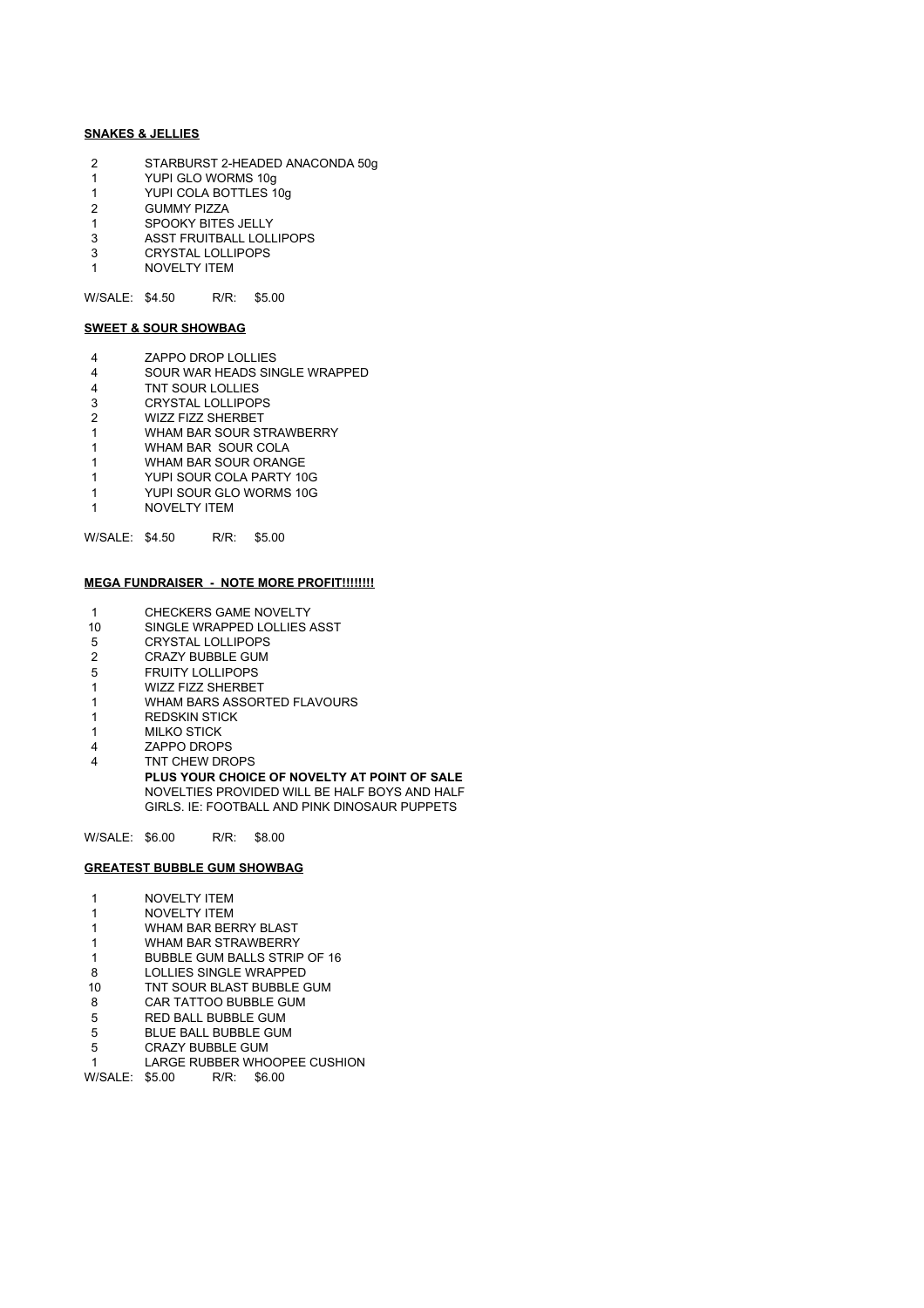# **CHOCOLATE TREASURE CHEST BLUE SHOWBAG**

|   | NOVEL TY ITEM              |
|---|----------------------------|
|   | BOUNTY PIC N MIX           |
| 1 | <b>MALTESERS PIC N MIX</b> |
| 1 | M & M's PIC N MIX          |
| 1 | <b>CRUNCHIE PIC N MIX</b>  |
| 1 | <b>MARS PIC N MIX</b>      |
| 2 | KIT KAT PIC N MIX          |
| 1 | TWIX PIC N MIX             |
| 1 | CHERRY RIPE PIC N MIX      |
| 1 | <b>TWIRL PIC N MIX</b>     |
| 2 | FREDDO MII K CHOCOI ATE    |
| 2 | FREDDO WHITE CHOCOLATE     |
|   |                            |

W/SALE: \$6.00 R/R: \$7.00

# **SHERBIT FIZZ SHOWBAG**

- 6 WIZZ FIZZ SHERBET<br>3 ALLEN'S SHERBIES
- ALLEN'S SHERBIES
- 1 WHAM BAR STRAWBERRY<br>1 WHAM BAR BERRY BLAST WHAM BAR BERRY BLAST
- 5 TNT CHEW LOLLIES
- 5 ZAPPO DROP LOLLIES
- 10 SHERBET STRAWS
- 3 CRYSTAL LOLLIPOPS<br>3 BALL LOLLIPOPS
- BALL LOLLIPOPS
- 1 NOVELTY ITEM

W/SALE: \$4.50 R/R: \$5.00

# **COOL TREATS**

- 1 GOBSTOPPER CHEWS 50G<br>2 WIZZ FIZZ SHERBET
- 2 WIZZ FIZZ SHERBET<br>1 MILKO STICKS
- **MILKO STICKS**
- 1 REDSKIN STICKS 2 MILKO CHEWS
- 2 REDSKIN CHEWS
- 
- 1 WHAM BAR COLA<br>1 WHAM BAR BERR' WHAM BAR BERRY BLAST
- 3 CRYSTAL LOLLIPOPS<br>3 BALL LOLLIPOPS
- BALL LOLLIPOPS
- 1 NOVELTY ITEM

W/SALE: \$4.50 R/R: \$5.00